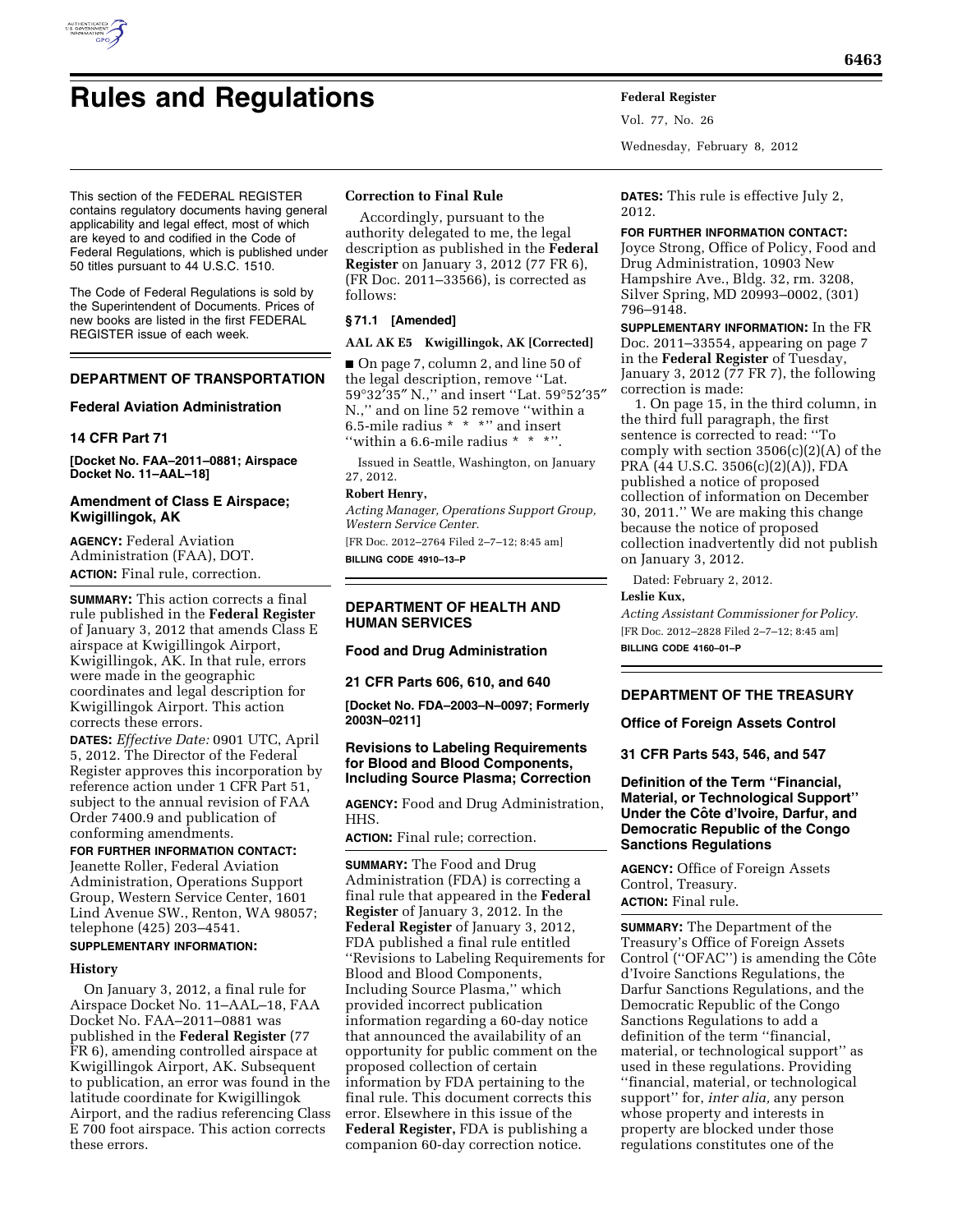criteria for designation as a person whose property and interests in property are blocked.

### **DATES:** *Effective Date:* February 8, 2012. **FOR FURTHER INFORMATION CONTACT:**

Assistant Director for Sanctions Compliance and Evaluation, tel.: (202) 622–2490, Assistant Director for Licensing, tel.: (202) 622–2480, Assistant Director for Policy, tel.: (202) 622–4855, Office of Foreign Assets Control, or Chief Counsel (Foreign Assets Control), tel.: (202) 622–2410, Office of the General Counsel, Department of the Treasury (not toll free numbers).

### **SUPPLEMENTARY INFORMATION:**

#### **Electronic and Facsimile Availability**

This document and additional information concerning OFAC are available from OFAC's Web site (*<http://www.treasury.gov/ofac>*) or via facsimile through a 24-hour fax-ondemand service, tel.: (202) 622–0077.

### **Background**

OFAC administers the Côte d'Ivoire Sanctions Regulations, 31 CFR part 543 (the ''CDISR''), the Darfur Sanctions Regulations, 31 CFR part 546 (the ''DSR''), and the Democratic Republic of the Congo Sanctions Regulations, 31 CFR part 547 (the ''DRCSR''), which implement Executive Order 13396 of February 7, 2006, ''Blocking Property of Certain Persons Contributing to the Conflict in Côte d'Ivoire" (71 FR 7389, February 10, 2006) (''E.O. 13396''), Executive Order 13400 of April 26, 2006, ''Blocking Property of Persons in Connection With the Conflict in Sudan's Darfur Region'' (71 FR 25483, May 1, 2006) (''E.O. 13400''), and Executive Order 13413 of October 27, 2006, ''Blocking Property of Certain Persons Contributing to the Conflict in the Democratic Republic of the Congo'' (71 FR 64105, October 31, 2006) (''E.O. 13413''), respectively.

Providing ''financial, material, or technological support'' for the activities described in paragraphs (a)(2)(i) through  $(a)(2)(iv)$  of section 543.201 of the CDISR, paragraphs (a)(2)(i) through  $(a)(2)(vi)$  of section 546.201 of the DSR, and paragraphs  $(a)(2)(i)$  through  $(a)(2)(v)$ of section 547.201 of the DRCSR, or for any person whose property and interests in property are blocked under these regulations, constitutes one of the criteria in these regulations for designation as a person whose property and interests in property are blocked.

In particular, paragraph (a)(2)(v) of section 543.201 of the CDISR implements section 1(a)(ii)(E) of E.O. 13396 by blocking the property and

interests in property of persons determined by the Secretary of the Treasury, after consultation with the Secretary of State, to have materially assisted, sponsored, or provided financial, material, or technological support for, or goods or services in support of, the activities described in paragraphs (a)(2)(i) through (a)(2)(iv) of section 543.201 or any person whose property and interests in property are blocked pursuant to paragraph (a) of section 543.201.

Similarly, paragraph (a)(2)(vii) of section 546.201 of the DSR implements section 1(a)(ii)(G) of E.O. 13400 by blocking the property and interests in property of persons determined by the Secretary of the Treasury, after consultation with the Secretary of State, to have materially assisted, sponsored, or provided financial, material, or technological support for, or goods or services in support of, the activities described in paragraphs (a)(2)(i) through  $(a)(2)(vi)$  of section 546.201 or any person whose property and interests in property are blocked pursuant to paragraph (a) of section 546.201.

Finally, paragraph (a)(2)(vi) of section 547.201 of the DRCSR implements section  $1(a)(ii)(F)$  of E.O. 13413 by blocking the property and interests in property of persons determined by the Secretary of the Treasury, after consultation with the Secretary of State, to have materially assisted, sponsored, or provided financial, material, or technological support for, or goods or services in support of, the activities described in paragraphs (a)(2)(i) through  $(a)(2)(v)$  of section 547.201 or any person whose property and interests in property are blocked pursuant to paragraph (a) of section 547.201.

OFAC today is amending the CDISR, the DSR, and the DRCSR, to define the term ''financial, material, or technological support,'' as used in these regulations. New sections 543.313 in subpart C of the CDISR, 546.313 in subpart C of the DSR, and 547.313 in subpart C of the DRCSR define the term ''financial, material, or technological support'' to mean any property, tangible or intangible, and include a list of specific examples.

### **Public Participation**

Because the amendment of 31 CFR part 543, 31 CFR part 546, and 31 CFR part 547 involves a foreign affairs function, the provisions of Executive Order 12866 and the Administrative Procedure Act (5 U.S.C. 553), requiring notice of proposed rulemaking, opportunity for public participation, and delay in effective date, are inapplicable. Because no notice of

proposed rulemaking is required for this rule, the Regulatory Flexibility Act (5 U.S.C. 601–612) does not apply.

### **Paperwork Reduction Act**

The collections of information related to 31 CFR part 543, 31 CFR part 546, and 31 CFR part 547 are contained in 31 CFR part 501 (the ''Reporting, Procedures and Penalties Regulations''). Pursuant to the Paperwork Reduction Act of 1995 (44 U.S.C. 3507), those collections of information have been approved by the Office of Management and Budget under control number 1505– 0164. An agency may not conduct or sponsor, and a person is not required to respond to, a collection of information unless the collection of information displays a valid control number.

#### **List of Subjects**

#### *31 CFR Part 543*

Administrative practice and procedure, Banking, Banks, Blocking of assets, Côte d'Ivoire, Credit, Foreign trade, Penalties, Reporting and recordkeeping requirements, Securities, Services.

### *31 CFR Part 546*

Administrative practice and procedure, Banking, Banks, Blocking of assets, Credit, Darfur, Penalties, Reporting and recordkeeping requirements, Securities, Services, Sudan.

### *31 CFR Part 547*

Administrative practice and procedure, Banking, Banks, Blocking of assets, Credit, Democratic Republic of the Congo, Penalties, Reporting and recordkeeping requirements, Securities, Services.

For the reasons set forth in the preamble, the Department of the Treasury's Office of Foreign Assets Control amends 31 CFR parts 543, 546, and 547 as follows:

# **PART 543—CÔTE D'IVOIRE SANCTIONS REGULATIONS**

■ 1. The authority citation for part 543 is revised to read as follows:

**Authority:** 3 U.S.C. 301; 31 U.S.C. 321(b); 50 U.S.C. 1601–1651, 1701–1706; 22 U.S.C. 287c; Pub. L. 101–410, 104 Stat. 890 (28 U.S.C. 2461 note); Pub. L. 110–96, 121 Stat. 1011 (50 U.S.C. 1705 note); E.O. 13396, 71 FR 7389, 3 CFR, 2006 Comp., p. 209.

#### **Subpart C—General Definitions**

■ 2. Add new § 543.313 to subpart C to read as follows: